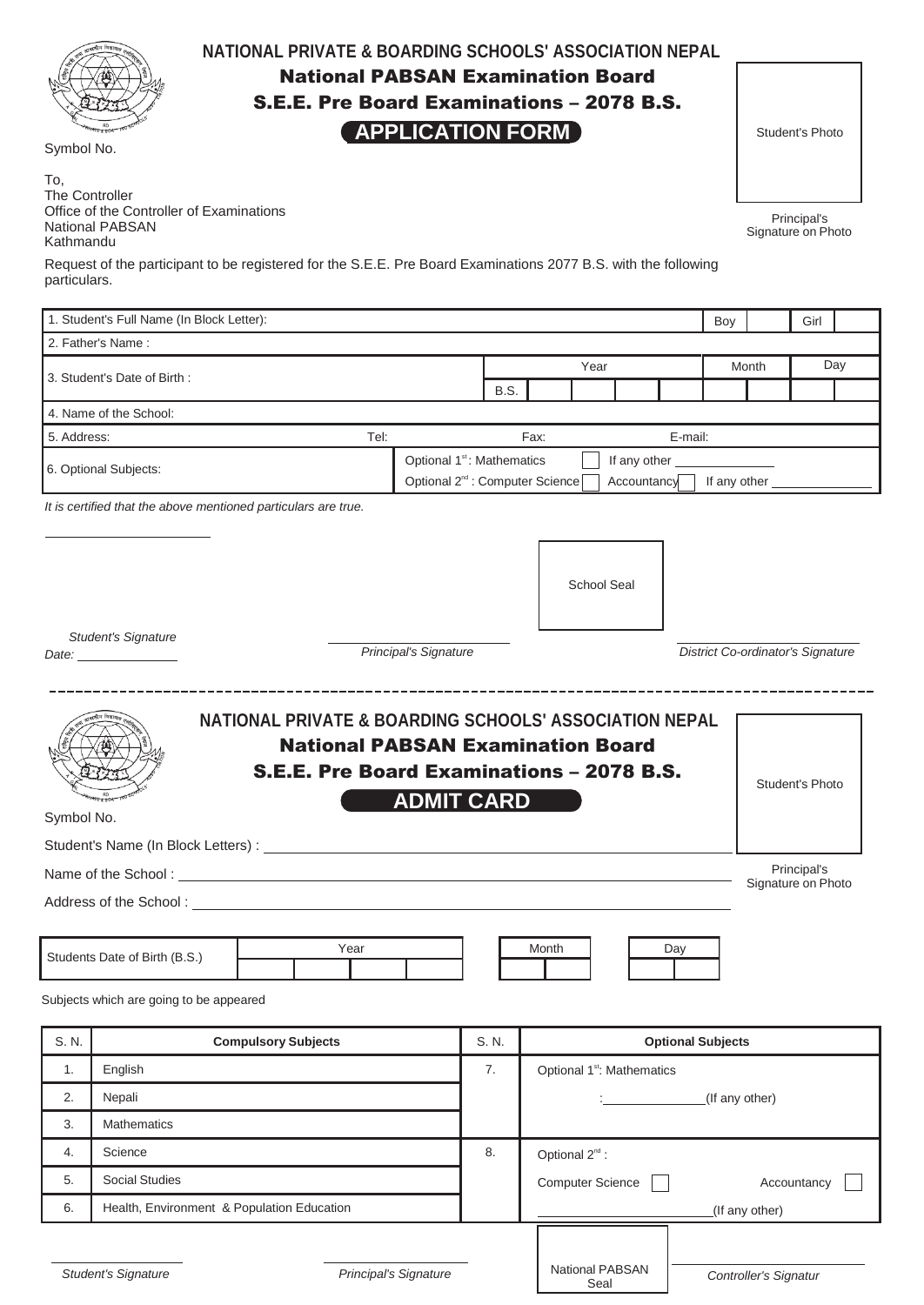**NATI ONAL PRIVATE & BOARDING SCHOOLS' ASSOCIATION NEPAL**

National PABSAN Examination Board

 $\ensuremath{\mathit{Mo}}_\ensuremath{\mathit{M}}$ 

S.E.E. Pre Board Examinations – 2078 B.S.

# **REGISTRATION FORM**

| Name of the School:                 |    |                                                                                                                                                                                                                               |      |                                                                                                                                                                                                                               |
|-------------------------------------|----|-------------------------------------------------------------------------------------------------------------------------------------------------------------------------------------------------------------------------------|------|-------------------------------------------------------------------------------------------------------------------------------------------------------------------------------------------------------------------------------|
| No. of Students<br>$\sim$ 100 $\pm$ |    | <u> 1989 - Johann Stoff, amerikansk politiker (d. 1989)</u>                                                                                                                                                                   |      |                                                                                                                                                                                                                               |
| <b>Contact Person</b><br>$\sim$ 100 |    |                                                                                                                                                                                                                               |      | <u> 1989 - Johann Stoff, amerikansk politiker (* 1908)</u>                                                                                                                                                                    |
| <b>Address</b>                      | ÷  |                                                                                                                                                                                                                               |      | <u> 1989 - Johann Stoff, amerikansk politiker (d. 1989)</u>                                                                                                                                                                   |
|                                     |    |                                                                                                                                                                                                                               |      |                                                                                                                                                                                                                               |
| City                                |    | the control of the control of the control of the control of the control of the control of the control of the control of the control of the control of the control of the control of the control of the control of the control |      |                                                                                                                                                                                                                               |
| <b>District</b>                     | İ, |                                                                                                                                                                                                                               |      | the control of the control of the control of the control of the control of the control of the control of the control of the control of the control of the control of the control of the control of the control of the control |
| Phone No.                           | t, |                                                                                                                                                                                                                               |      |                                                                                                                                                                                                                               |
| E-mail                              |    |                                                                                                                                                                                                                               |      | the control of the control of the control of the control of the control of the control of the control of the control of the control of the control of the control of the control of the control of the control of the control |
|                                     |    | <b>Subjects</b>                                                                                                                                                                                                               |      | No. of Students                                                                                                                                                                                                               |
| Optional I                          | a. | <b>Mathematics</b>                                                                                                                                                                                                            |      | <u> 1980 - Johann Barbara, martxa alemaniar arg</u>                                                                                                                                                                           |
|                                     | b. | <u> 1999 - Johann Barbara, martxa a</u>                                                                                                                                                                                       |      | <u> 1989 - Johann Barn, amerikansk politiker (d. 1989)</u>                                                                                                                                                                    |
|                                     | C. | <u> 1980 - Johann Barbara, martin a</u>                                                                                                                                                                                       |      | the control of the control of the control of the control of the control of the control of                                                                                                                                     |
| Optional II                         | a. | <b>Computer Science</b>                                                                                                                                                                                                       |      | the control of the control of the control of the control of the control of the control of                                                                                                                                     |
|                                     | b. | Accountancy                                                                                                                                                                                                                   |      |                                                                                                                                                                                                                               |
|                                     | C. |                                                                                                                                                                                                                               |      |                                                                                                                                                                                                                               |
|                                     | d. |                                                                                                                                                                                                                               |      |                                                                                                                                                                                                                               |
|                                     |    |                                                                                                                                                                                                                               |      |                                                                                                                                                                                                                               |
|                                     |    |                                                                                                                                                                                                                               |      |                                                                                                                                                                                                                               |
| <b>School Seal</b>                  |    |                                                                                                                                                                                                                               | Date | Principal                                                                                                                                                                                                                     |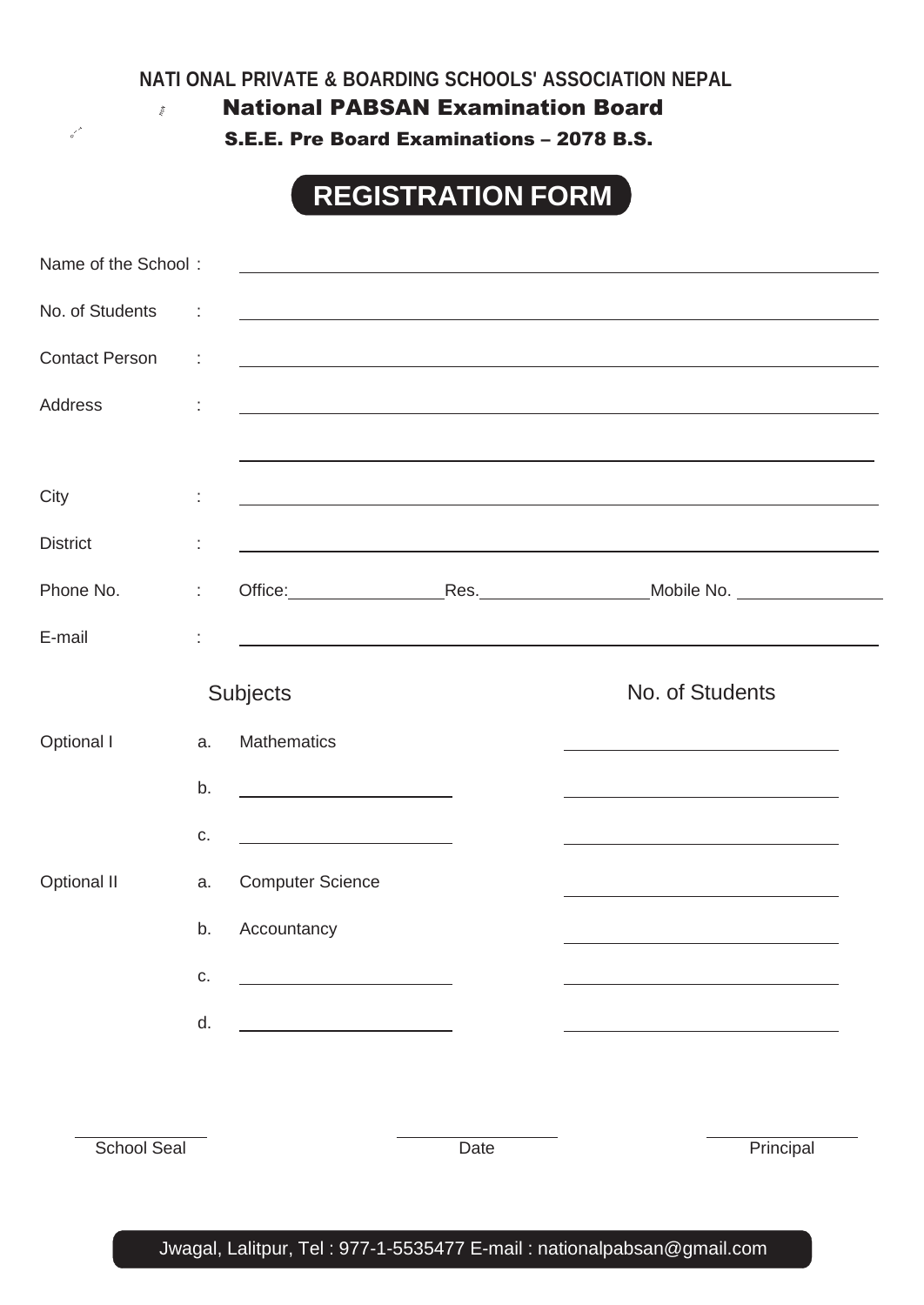## TABULATION SHEET TABULATION SHEET

**NATIONAL PRIVATE & BOARDING SCHOOLS' ASSOCIATION NEPAL** National PABSAN Examination Board S.E.E. Pre Board Examinations – 2078 B.S.

#### **MARKS LEDGER MARKS LEDGER**

Subject :

|    | oupou .    |                |
|----|------------|----------------|
| SN | Symbol No. | Marks Obtained |
|    |            |                |
|    |            |                |
|    |            |                |
|    |            |                |
|    |            |                |
|    |            |                |
|    |            |                |
|    |            |                |
|    |            |                |
|    |            |                |
|    |            |                |
|    |            |                |
|    |            |                |
|    |            |                |
|    |            |                |
|    |            |                |
|    |            |                |
|    |            |                |
|    |            |                |
|    |            |                |
|    |            |                |
|    |            |                |
|    |            |                |
|    |            |                |
|    |            |                |
|    |            |                |
|    |            |                |
|    |            |                |
|    |            |                |
|    |            |                |
|    |            |                |

**NATIONAL PRIVATE & BOARDING SCHOOLS' ASSOCIATION NEPAL** National PABSAN Examination Board S.E.E. Pre Board Examinations – 2078 B.S.

Subject :

| SN | Symbol No. | Marks Obtained |
|----|------------|----------------|
|    |            |                |
|    |            |                |
|    |            |                |
|    |            |                |
|    |            |                |
|    |            |                |
|    |            |                |
|    |            |                |
|    |            |                |
|    |            |                |
|    |            |                |
|    |            |                |
|    |            |                |
|    |            |                |
|    |            |                |
|    |            |                |
|    |            |                |
|    |            |                |
|    |            |                |
|    |            |                |
|    |            |                |
|    |            |                |
|    |            |                |
|    |            |                |
|    |            |                |
|    |            |                |
|    |            |                |
|    |            |                |
|    |            |                |
|    |            |                |

Name of the Examiner :

Telephone : \_\_\_ Date:

Name of the Examiner : \_\_\_\_\_\_\_\_\_\_

Telephone : Date :

Signature Signature Signature Signature Signature Signature Signature Signature Signature Signature Signature